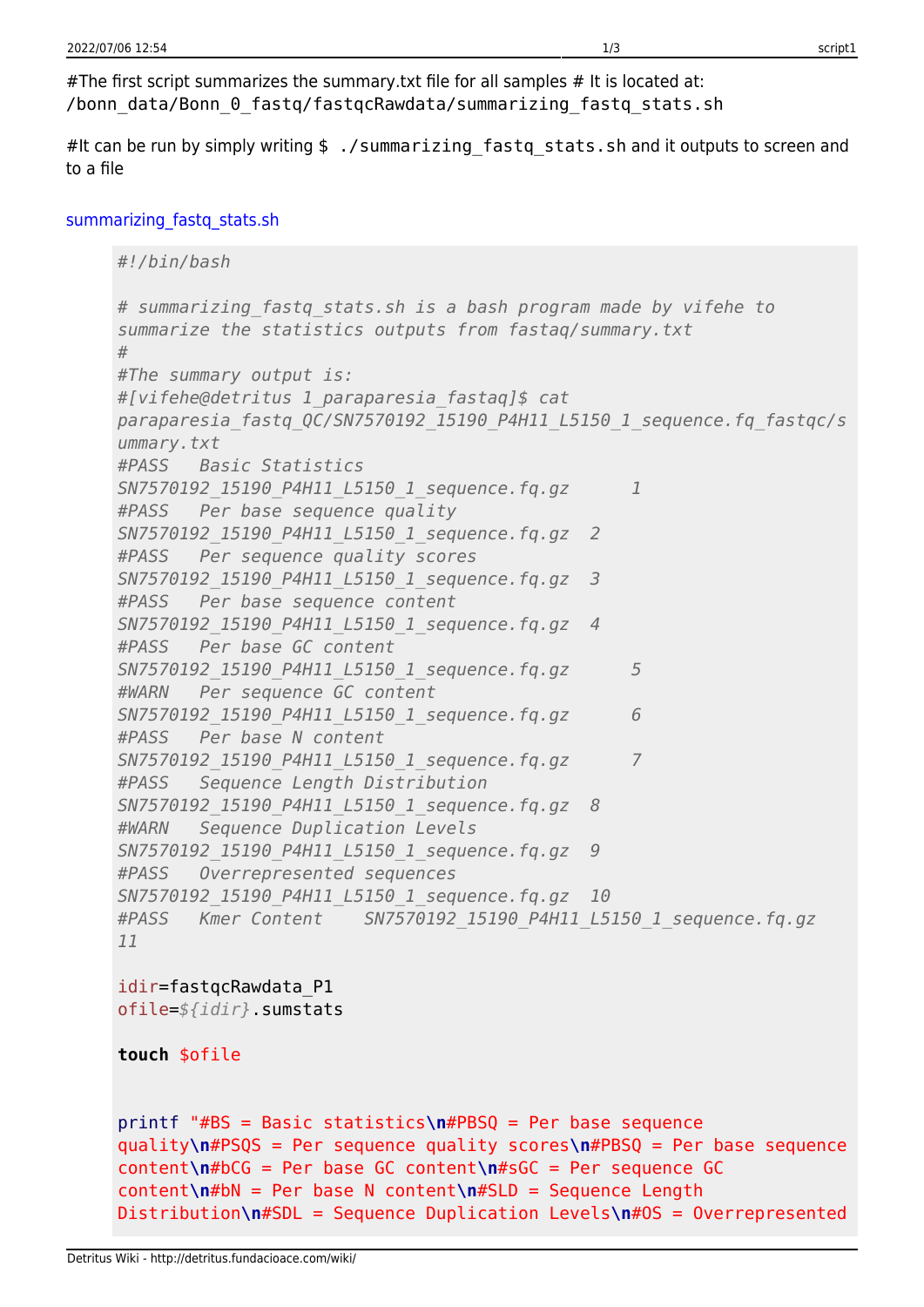update:

```
Last<br>update:
apaace.<br>2020/08/04 <sup>genetica:bioinf_process:fastqc:script1 http://detritus.fundacioace.com/wiki/doku.php?id=genetica:bioinf_process:fastqc:script1&rev=1426168330</sup>
     sequences\n#KC = Kmer
     Content\nSample\tBS\tPBSQ\tPSQS\tPBSQ\tbGC\tsGC\tbN\tSLD\tSDL\tOS\tKC\n
     " >> \text{sofile}for x in $idir/*.fq_fastqc/summary.txt
     do
          echo $x
          sample=(`echo $x | awk -F "/" {'print $2'} | awk -F"_" {'print $4"-
     "$5'}`) #this should output L5150-1
          echo $sample
         basic stats=(`cat $x \mid sed -n '1p' \mid awk -F''\t' {'print $1'}' \nthis should output the filter status of basic statistics
          echo $basic_stats
          per_base_seq_qual=(`cat $x | sed -n '2p' | awk -F"\t" {'print
     $1'}`) # this should output the filter status of basic statistics
         echo $per base seq qual
          per_seq_qual_scores=(`cat $x | sed -n '3p' | awk -F"\t" {'print
     $1'}`) # this should output the filter status of basic statistics
               echo $per_seq_qual_scores
          per_base_seq_content=(`cat $x | sed -n '4p' | awk -F"\t" {'print
     $1'}`) # this should output the filter status of basic statistics
               echo $per_base_seq_content
          per_base_GC_content=(`cat $x | sed -n '5p' | awk -F"\t" {'print
     $1'}`) # this should output the filter status of basic statistics
               echo $per_base_GC_content
          per_seq_GC_content=(`cat $x | sed -n '6p' | awk -F"\t" {'print
     $1'}`) # this should output the filter status of basic statistics
               echo $per_seq_GC_content
          per_base_N_content=(`cat $x | sed -n '7p' | awk -F"\t" {'print
     $1'}`) # this should output the filter status of basic statistics
               echo $per_base_N_content
         seq length distr=(\text{cat } $x | sed -n '8p' | awk -F"\t" {'print $1'}')
     # this should output the filter status of basic statistics
               echo $seq_length_distr
          seq_dupl_level=(`cat $x | sed -n '9p' | awk -F"\t" {'print $1'}`) #
     this should output the filter status of basic statistics
               echo $seq_dupl_level
          overrepresented=(`cat $x | sed -n '10p' | awk -F"\t" {'print $1'}`)
     # this should output the filter status of basic statistics
               echo $overrepresented
```

```
 kmer_content=(`cat $x | sed -n '11p' | awk -F"\t" {'print $1'}`) #
```

```
this should output the filter status of basic statistics
         echo $kmer_content
```
## printf

"**\$sample\t\$basic\_stats\t\$per\_base\_seq\_qual\t\$per\_seq\_qual\_scores\t\$per\_ base\_seq\_content\t\$per\_base\_GC\_content\t\$per\_seq\_GC\_content\t\$per\_base\_ N\_content\t\$seq\_length\_distr\t\$seq\_dupl\_level\t\$overrepresented\t\$kmer\_ content\n**" >> \$ofile